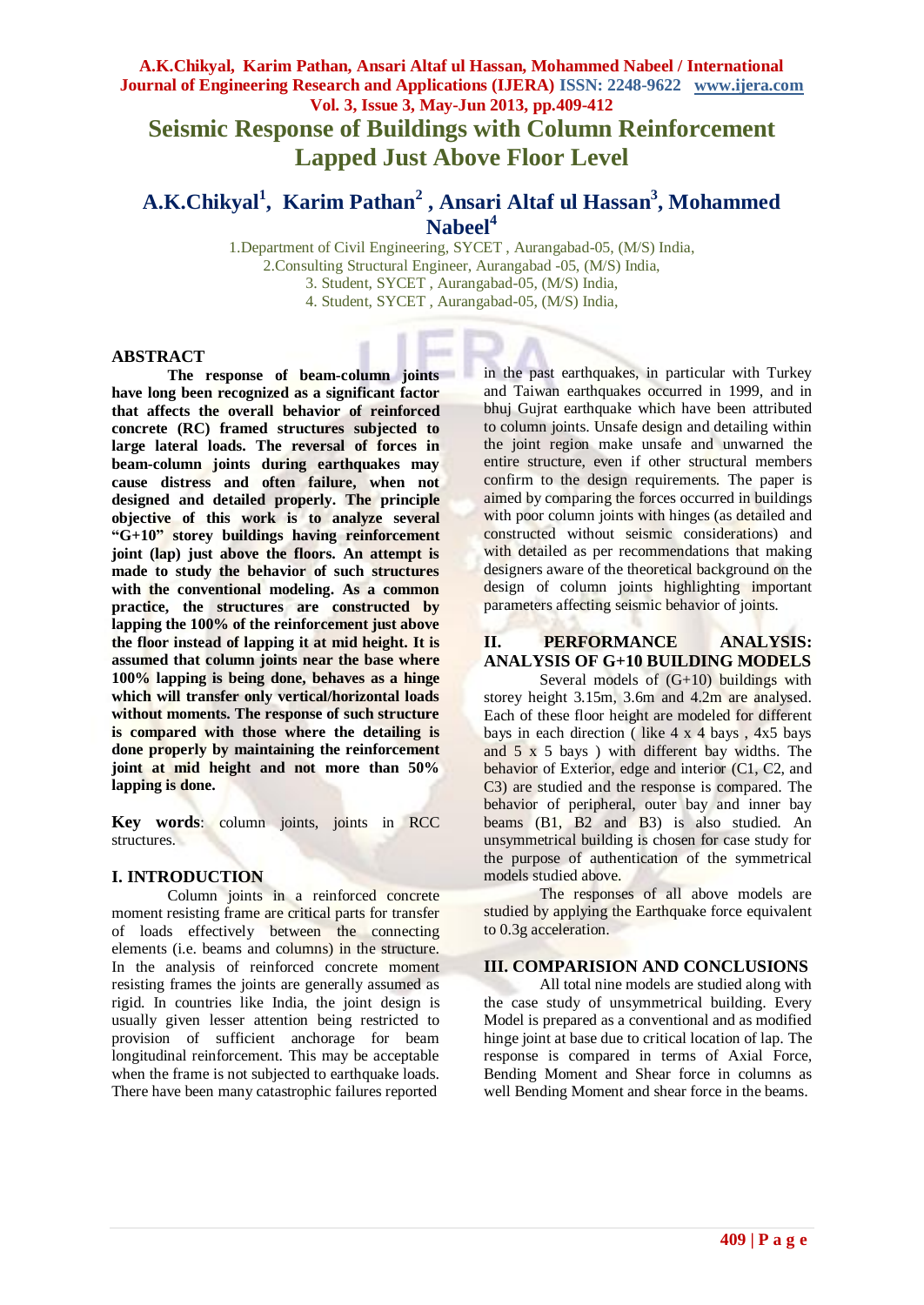| <b>GROUP</b>   | A.F. (Modified Model)<br>kN | <b>AF (Conventional Model)</b><br>kN | $\frac{0}{0}$<br><b>Difference</b> |
|----------------|-----------------------------|--------------------------------------|------------------------------------|
| C <sub>1</sub> | 2.4E3                       | 2.46E3                               | 2.43                               |
| C <sub>2</sub> | 3.69E3                      | 3.7E3                                | 0.27                               |
| C3             | 4.88E3                      | 4.83E3                               | 1.02                               |

**Table 1: Comparison of Axial Force in Columns (Model 1, Floor height 3.15m, 4 x 4 bays)**

The trend of axial force is same and not significant in all bays like 4x4, 4x5 and 5x5 hence not shown. The other response is graphically presented here after.

**Table 2: Comparison of Shear Force in Columns (Model 1, Floor height 3.15m, 4 x 4 bays)**

| <b>GROUP</b>   | S.F. (Modified Model)<br>kN | <b>S.F</b> (Conventional Model)<br>kN | $\frac{0}{0}$<br><b>Difference</b> |
|----------------|-----------------------------|---------------------------------------|------------------------------------|
| $\mathbf{C}$ 1 | 56.620                      | 45.869                                | 18.98                              |
| C <sub>2</sub> | 53.036                      | 53.842                                | 1.51                               |
| C3             | 53.925                      | 55.200                                | 2.36                               |

The response for other models is graphically presented here after

**Table 3: Comparison of Bending "My" in Columns ( Model 1, Floor height 3.15m , 4 x 4 bays )**

| <b>GROUP</b>   | <b>My (Modified Model)</b><br>kNm | <b>My (Conventional Model)</b><br>kNm | $\frac{0}{0}$<br><b>Difference</b> |
|----------------|-----------------------------------|---------------------------------------|------------------------------------|
| C1             | 133.927                           | 71.396                                | 46.69                              |
| C <sub>2</sub> | 152.069                           | 81.879                                | 46.15                              |
| C <sub>3</sub> | 153.097                           | 83.070                                | 45.74                              |

五生

The response for other models is graphically presented here after

**Table 4: Comparison of Bending "Mz" in Columns (Model 1, Floor height 3.15m, 4 x 4 bays)**

| <b>GROUP</b>   | Mz (Modified Model)<br>kNm | <b>Mz (Conventional Model)</b><br>kNm | % Difference |
|----------------|----------------------------|---------------------------------------|--------------|
| C1             | 134.761                    | 127.491                               | 5.70         |
| C <sub>2</sub> | 167.062                    | 129.634                               | 22.4         |
| C <sub>3</sub> | 169.864                    | 131.940                               | 22.32        |

The response for other models is graphically presented here after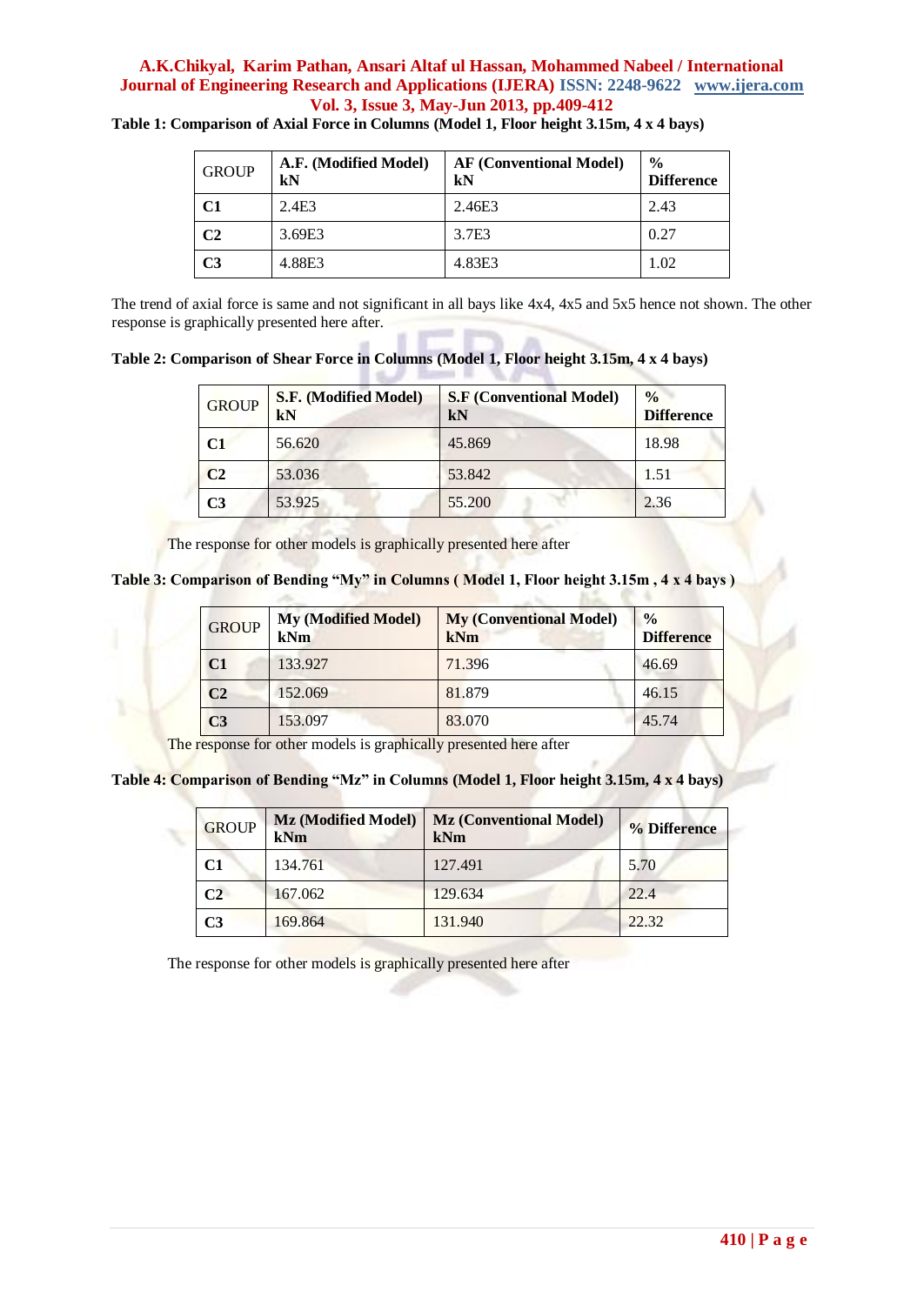







Chart 3: Variation in A.F., S.F., and Bending moments for column group "C3"

# **IV. CONCLUSION:**

The output of the study is really an attraction to the structural engineer. Though, there is no significant change in Axial force in columns (as it should be), the variation in Shear force and Bending Moment is of very much concern. The variation in shear force upto the extent of 40%

where as the variation in My moment is having maximum value of 65% which really cannot be a tolerable. Hence, it is recommended to analyse the RCC framed structure by considering the hinges at the base of columns at every floor for the purpose of safety at least if someone can't rigorously go for the joint design.